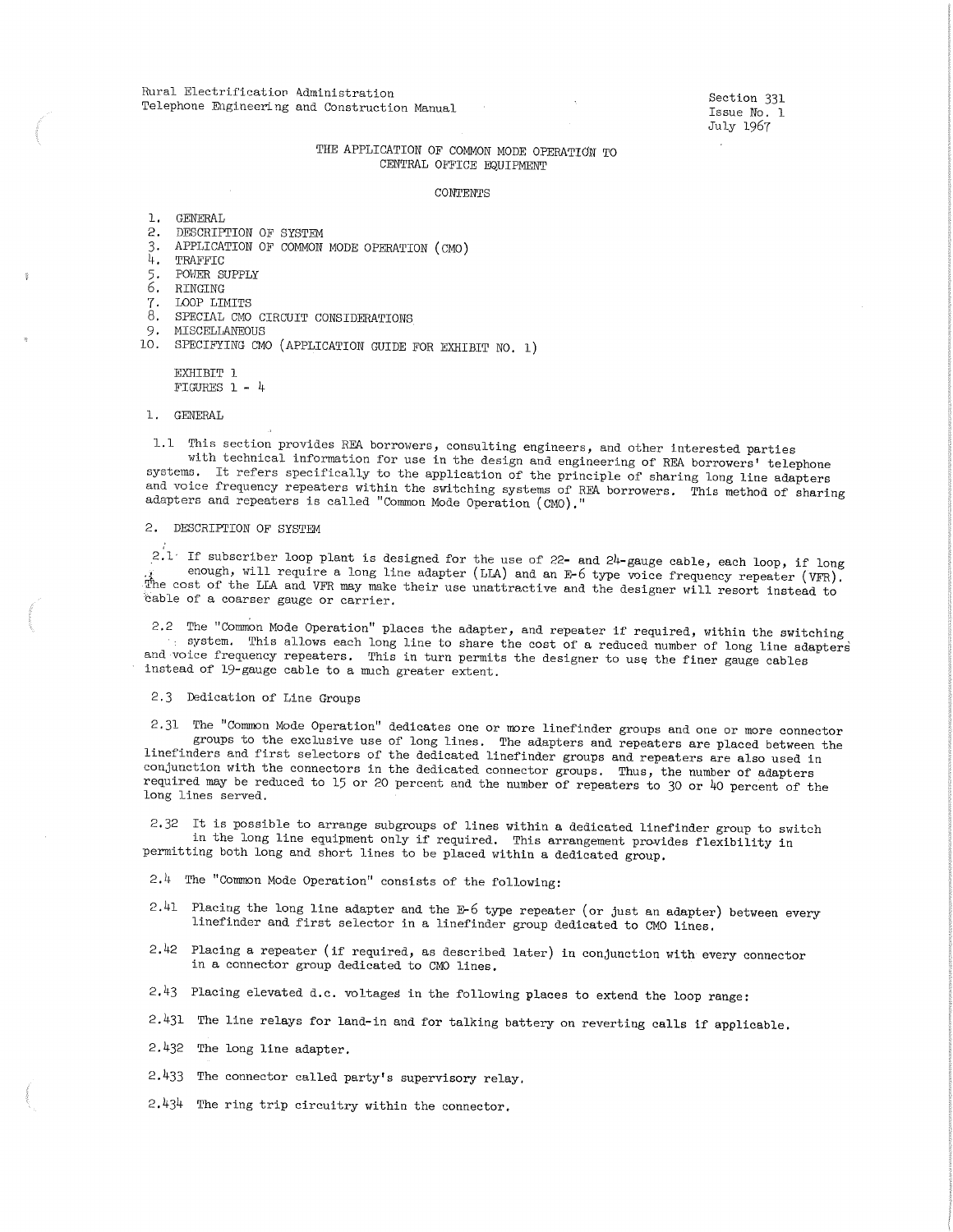2.44 Making certain changes and modifications of' the central office equipment, which will be described later, to prevent repeater singing and to ensure proper equipment operation.

2.5 It will be noted that special treatment of first selectors, second selectors, trunks, etc. is not necessary for CMO. The pulsing and supervision is accomplished in the long line adapter on calls originated by long lines which permits the use of' selectors and trunks without change.

2. 6 Comparison of' the number of' long line adapters and voice frequency repeaters necessary on each line and on CMO is as follows: (traffic is increased by 25 percent in accordance with Paragraph  $4.2$ ).

2.61 25 lines (conventional operation requires 25 adapters; as many as 25 repeaters)

|                                                                                                                    | 25 lines/25 terminals                              | 25 lines/50 terminals                                          | 25 lines/100 terminals                                     |
|--------------------------------------------------------------------------------------------------------------------|----------------------------------------------------|----------------------------------------------------------------|------------------------------------------------------------|
| Originating Traffic<br>Terminating Traffic<br>Number of LLA's<br>Number of VFR's<br>Savings LLA's<br>Savings VFR's | 1 unit call/line<br>.9 unit call/term.<br>21<br>17 | $1.8$ unit call/line<br>$.8$ unit call/term.<br>10<br>20<br>15 | 2.5 unit call/line<br>.7 unit call/term.<br>lЗ<br>19<br>12 |

2.62 50 lines (conventional operation requires 50 adapters; as many as 50 repeaters)

|                                            | 50 lines/50 terminals                  | 50 lines/100 terminals                       | 50 lines/200 terminals                   |
|--------------------------------------------|----------------------------------------|----------------------------------------------|------------------------------------------|
| Originating Traffic<br>Terminating Traffic | 1 unit call/line<br>.9 unit call/term. | $1.8$ unit call/line<br>$.8$ unit call/term. | 2.5 unit call/line<br>.7 unit call/term. |
| Number of LLA's                            |                                        |                                              | 10                                       |
| Number of VFR's                            |                                        | 15                                           | 24                                       |
| Savings LIA's                              | 44                                     | 42                                           | 40                                       |
| Savings VFR's                              | 39                                     | 35                                           | 26                                       |

2.63 100 lines (conventional operation requires 100 adapters; as many as 100 repeaters)

|                                                                                                                    |                                              | 100 lines/100 terminals 100 lines/200 terminals 100 lines/400 terminals |                                                                  |
|--------------------------------------------------------------------------------------------------------------------|----------------------------------------------|-------------------------------------------------------------------------|------------------------------------------------------------------|
| Originating Traffic<br>Terminating Traffic<br>Number of LLA's<br>Number of VFR's<br>Savings LLA's<br>Savings VFR's | 1 unit call/line<br>.9 unit call/term.<br>91 | $1.8$ unit call/line<br>.8 unit call/term.<br>13<br>87                  | 2.5 unit call/line<br>.7 unit call/term.<br>16<br>44<br>84<br>56 |
|                                                                                                                    |                                              |                                                                         |                                                                  |

3. APPLICATION OF COMMON MODE OPERATION ( CMO)

3,1 The objective of' CMO is to permit more extensive use of' fine gauge cable in outside plant, thereby conserving copper and reducing costs, The two basic devices used to achieve this objective are the LLA and the *E-6* type VFR.

3,2 CMO is applicable to either new or existing switchboards,

3,3 Because a linef'inder group and a connector group must be dedicated to long lines, the central office probably will have at least two groups of linefinders and connectors. As many more groups as needed may be used,

3. 4 In making the determination as to whether the application of' CMO to a particular office is

desirable, it should be understood that means are now available for providing new central office equipment that will accommodate 1700 ohms of outside plant, without long line adapters, if the voltage is stabilized. If the office in question has approximately 50 lines or more requiring long line adapters or long line adapters and voice frequency repeaters when designed with 22- and 24-gauge cable, it is a candidate for the application of' CMO.

3.5 If the central office equipment is to be retained, and if it is of an older vintage which originally required an outside plant design of' 1025 ohms, there are means to modify many of' these central offices to work with 1700-ohm buried plant. However, such a central office may be an excellent candidate for CMO, placing all lines beyond 1025 ohms in the dedicated groups. In other words, it may be more economical to implement CMO than to modify the equipment for 1700-ohm operation,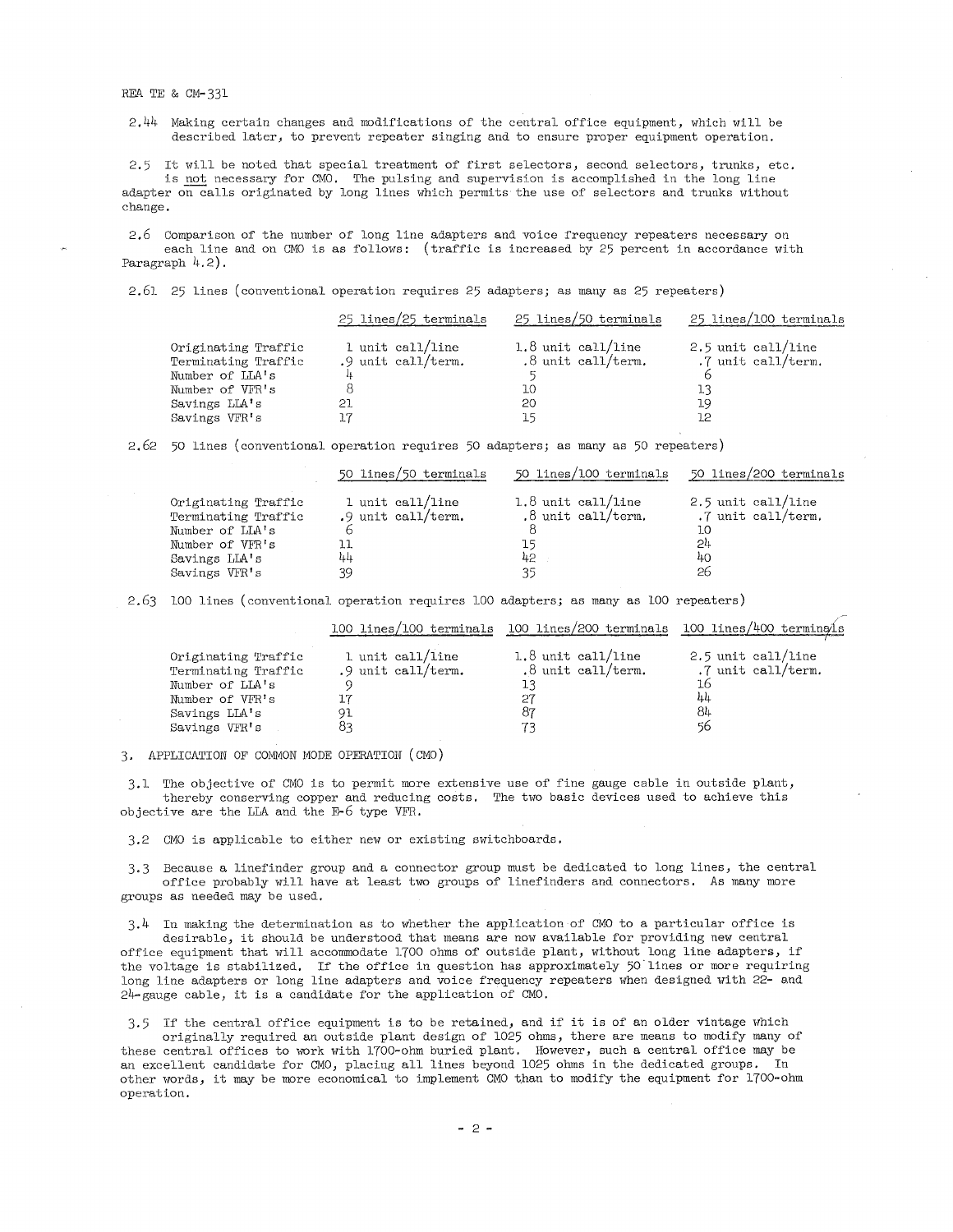3,6 If the central office equipment is to be retained, the CMO conversion should be made in the factory on any new addition.

3.7 CMO is applicable to both terminal-per-line and terminal-per-station offices,

3.8 In order to apply CMO to a central office the subscriber lines being served must be divided into categories. A category includes those lines whose range of resistance and other characteristics permit them to be treated identically at the central office, The lines which are not in CMO groups are, of course, one category of lines. This identical treatment may include such items as long line adapters and elevated voltages, but primarily the same level of voice frequency amplification. The minimum size group which shares identical equipment in the CMO concept is a hundreds group of lines. Therefore, a category must, at the least, consist of all the common equipment to serve a hundred lines, and enough paths to handle the traffic generated by the number of lines equipped in the group. In order to avoid unnecessary costs in central office equipment <sup>p</sup>lus a continuing administrative problem in the working system, each CMO office should rarely contain more than two categories of lines and never more than three.

3.9 As mentioned earlier an entire linefinder group must be dedicated to long lines. Since the typical linefinder switch in some step-by-step equipment accommodates 200 lines, it may be difficult to match the number of long lines with either the number of lines in a partially equipped group or a fully equipped group. Linefinders which will accommodate 100 lines are available and may be used where a saving is realized.

#### 4. TRAFFIC

4.1 There are reasons why unusual traffic problems might be encountered in the CMO. They are as follows:

4.11 In typical terminal-per-station offices it is possible to shift lines from group-to-group in order to balance the traffic load. With CMO one or more linefinder and connector groups are dedicated to long lines and balancing the traffic load can only be done within the same category.

4.12 Traffic studies made on a large number of individual single party lines have indicated a

tendency toward increased usage as the distance from the central office increases. Since the CMO puts the longest lines in the same group, it follows that those groups would offer unusually heavy traffic.

4.2 For the present it is suggested that traffic estimates based on average calling rates be increased for the dedicated groups by approximately 25 percent for the purpose of determining the number of linefinders and connectors required.

4.3 It should be noted that it is not wholly impossible to shift traffic out of the dedicated groups, Long lines moved to nondedicated groups may be treated with individual long line adapters and voice frequency repeaters. Short lines should not be moved into dedicated groups, unless they are given special treatment by subgroups as mentioned in Paragraph 2.32.

#### 5. POWER SUPPLY

5,1 For purposes of reliability a spare booster power supply should be used to guard against complete CMO failure. In CMO the loss of booster supply blocks entire groups of lines. The spare booster supply should automatically switch into the circuit if an operating booster supply should fail.

- 5,2 It is recommended that the power supplies be solid state d.c. to d.c. converters operating from the central office battery,
- 5,3 The output of the power supply required for battery feed relays should be adequate for the number of CMO lines wired,
- 5,4 It is preferable to use 48 or 60-volt boosters for a total value of elevated voltage of 96 or 108 volts.

## 6. RINGING

6.1 For ringing on long loops it is required that PE-40 (REA Bulletin 345-30, "REA Specification for Ringing Generator Equipment") type ringing machines be used.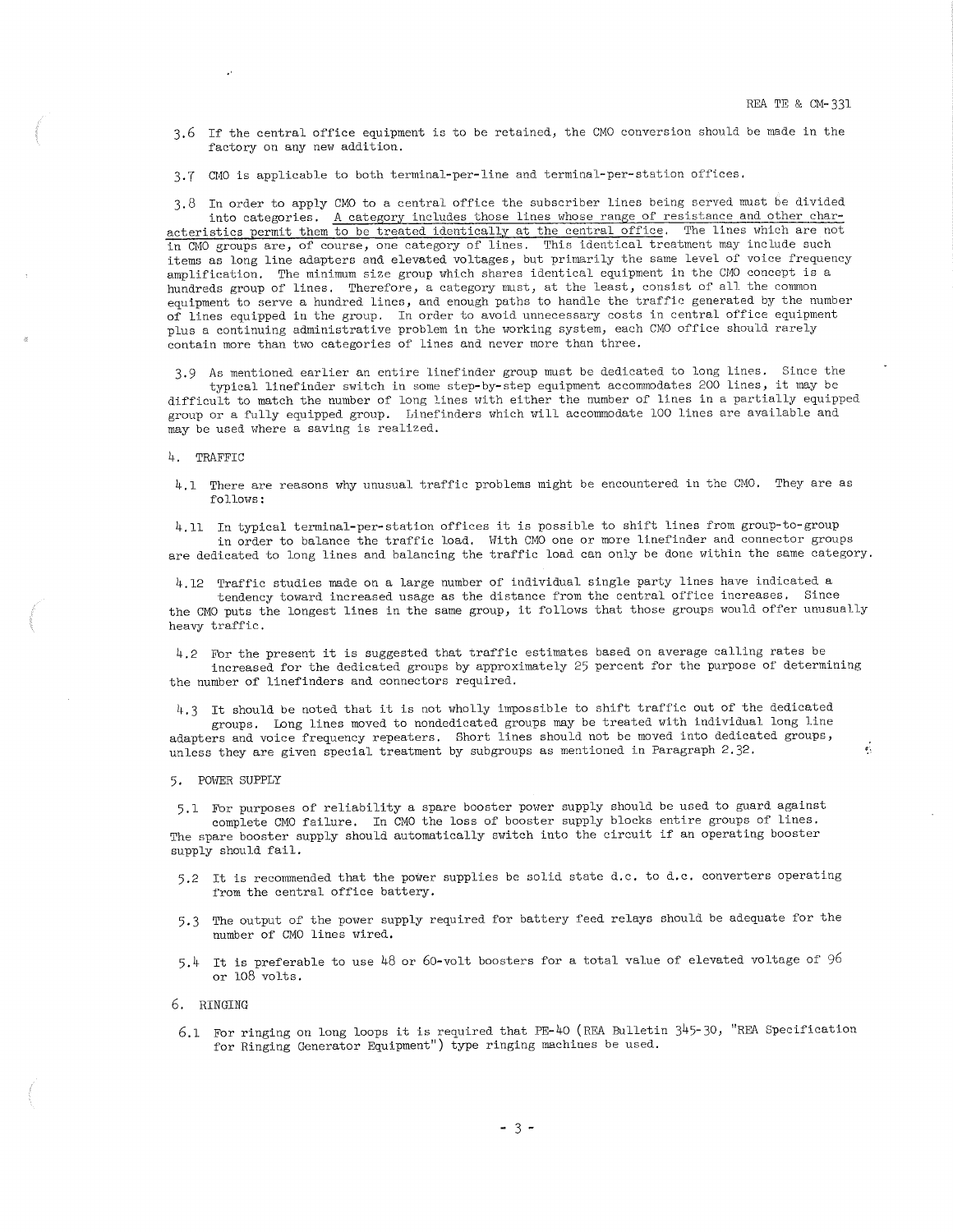6.2 On loops beyond 2000 ohms use only ringers accepted in REA Bulletin  $344-2$ , "List of Materials Acceptable for Use on Telephone Systems of REA Borrowers," for service on loops from 2000 to 3000 ohms. These ringers which operate to 3000 ohms in the worst case (19-gauge cable) will operate on much higher loop resistances with 22- and 24-gauge cable because of the lower cable capacitance per ohm. Further information on ringing over long loops can be found in REA TE & CM-212, "Ringing Systems,"

7 . LOOP LIMITS

7.1 Transmission design is contained in REA TE & CM-429, "Design of Two-Wire Subscriber Loop Plant -Common Mode Operation."

7,2 The outside plant signaling limits on new equipment are as follows:

| Circuits up to       | Require                                        |
|----------------------|------------------------------------------------|
| 1325 ohms            | Regular operation                              |
| $1700$ ohms*         | Stabilized central office battery 51-52 volts  |
| $4300 \text{ ohms*}$ | 48 or 60-volt booster power supply on CMO line |

\*Subtract 12 percent for aerial plant.

7.3 Signaling limits reusing old central office equipment for CMO are as follows:

7.31 The signaling limits must be reduced to the actual capability of the equipment, Exact limits will vary somewhat, but assuming the central office equipment was built to a guaranteed 1200 ohms, including the instrument, the following outside plant signaling limits may be used for design purposes:

| Circuits up to         | Require      |                                          |  |  |  |
|------------------------|--------------|------------------------------------------|--|--|--|
| 1025 ohms<br>3000 ohms | Regular line | 48-volt booster power supply on CMO line |  |  |  |

7, 32 There are so many different types of central office equipment in service that it is ;impossible to give complete information concerning these limits. In many cases, additions to existing equipment incorporate greater capabilities. If the additions are used for dedicated connectors, the

long loops may be extended in the range of those shown in Paragraph 7.2. Also, the use of central office battery voltage stabilizing devices and the use of buried plant will extend the signaling limits. - Stor ,.

7.33 The pulsing limits of CMO are controlled by the capability of the long line adapters.<sup>1</sup>. The information on existing adapters is by no means complete, but the indications are that most modern adapters have a range of 3000 ohms outside plant at 72 volts and 4300 ohms outside plant at 96 or 108 volts. Older type adapters may have less range.

8. SPECIAL GMO CIRCUIT CONSIDERATIONS

8.1 Figures 1, 2, 3, and 4 show basic differences in GMO circuits as compared to regular central office equipment circuits used for standard loops. These figures are for reference only.

8.2 With regard to the CMO connector in Figure 4, it is, of course, impossible to incorporate in one drawing all the possible variations in circuitry. In the design of a particular connector, the following items have bearing on exactly where the repeater is inserted:

8.21 GMO is designed to avoid ringing through the connector repeater as it reduces ringing voltage slightly.

8.22 The repeater is energized by means of the ring trip relay. This avoids repeater singing before answer. If it were turned on by the answer ("called party") relay, it would  $\log$ , dead" on calls to intercept,

8.23 The repeater is placed so that ringback tone, busy tone, and reverting call tone do not have to pass through a "dead" repeater. Tones applied during talking condition, such as conversation timing tone, can be on either side of the repeater.

8.24 Booster voltages are to be placed in series with the ground side of the battery feed coils.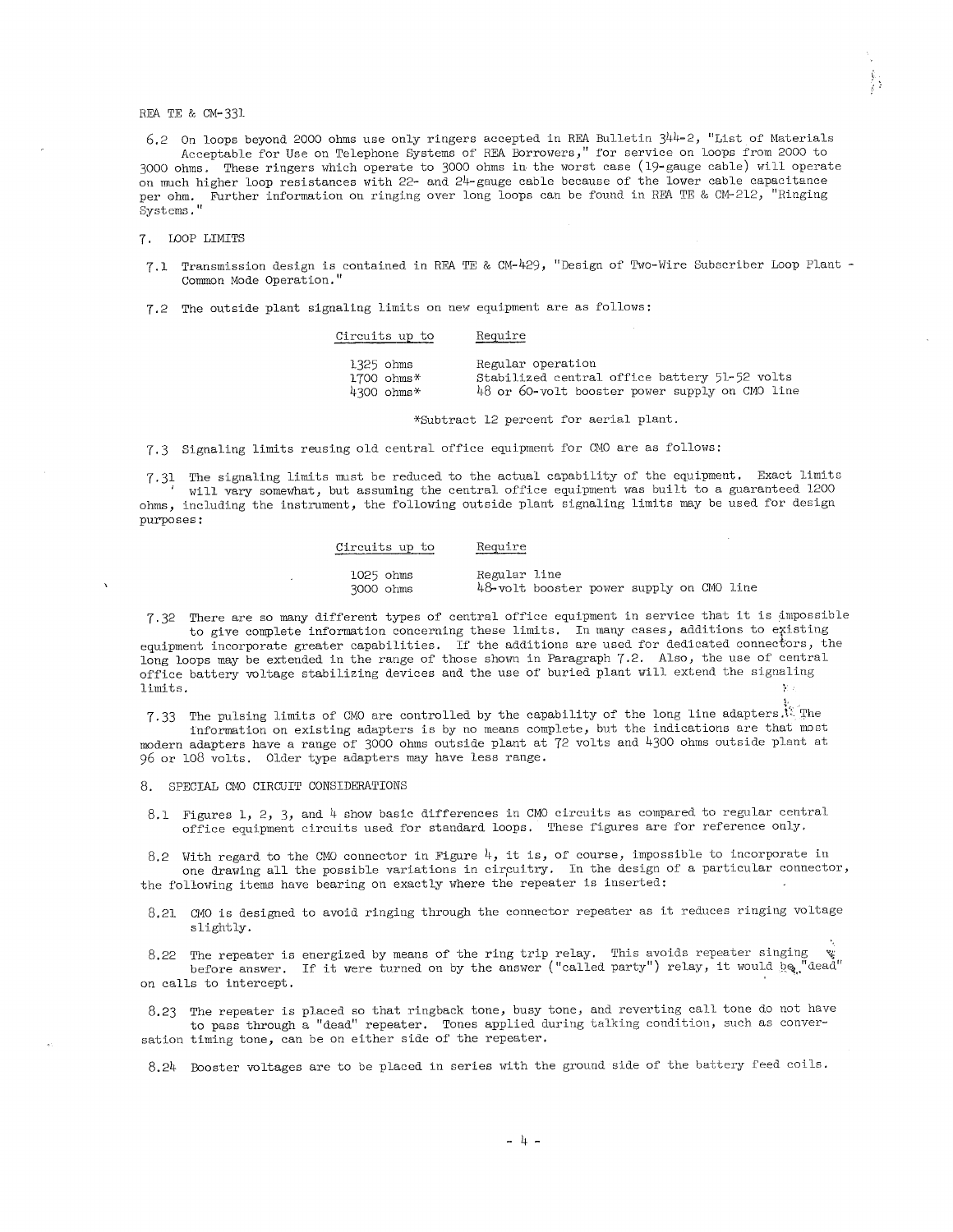## 9, MISCELLANEOUS

9,1 Automatic Number Identification (ANI) using special station equipment which passes d.c. signals from the instrument to the DDD equipment cannot be used with most presently available long line adapters. Direct Distance Dialing (DDD) calls from long party lines will use operator number identification. However, one supplier has a long line adapter which will pass identification signals for two-party lines (tip party marking).

9,2 Ib not put paystations in CMO groups.

9,3 PABX lines which have special arrangements for avoiding collision of incoming and outgoing calls should also have their own long line adapters designed to provide this special feature.

9. 4 FX ( Foreign Exchange) lines should not be placed in the CMO group.

9,5 One of the advantages of putting the long line adapter within the switching system is that remote testing devices which use the test distributor and test connectors to reach the line

can test lines which need long line adapters. In conventional systems, the testing device cannot make remote tests on such lines because the long line adapter appears between the test connector and the outside plant.

9,6 There is also the possibility when less than 20 lines fall in any CMO category that these lines be treated in the conventional manner with long line adapters, or long line adapters and voice frequency repeaters, per line.

10. SPECIFYING CMO (APPLICATION GUIDE FOR EXHIBIT NO, 1)

10, 1 To specify CMO on a new switchboard it is advisable to follow the suggested wording in Exhibit No. 1.

10.2 Item 1.3

 $J$ .

10.21 Strike out either Bidder or Owner depending on who is to furnish the E-6 type repeaters in conjunction with the dedicated linefinders and connectors. If the Owner is to supply the repeaters, he nmst complete a "Supplement A" to the Central Office Equipment Contract and insert it immediately following Page 2 of the contractor's proposal.

10,3 Item 2.1 - Category of Lines No. 1

10.31 The maximum signaling range of these lines should agree with the guaranteed loop resistan in Part I of the "General Specifications," REA Fbrm 558a. Mark Yes or No to show whether the Owner is to supply a standby engine generator. This will enable the central office equipment supplier, who requires float voltage to guarantee his equipment at 1900 ohms, to determine whether he will have to bid voltage stabilization equipment or not. The number of lines and terminals equipped and wired are the number which will not be in the CMO groups. The number of lines which exceed the guaranteed loop limit of the central office equipment, but are not in CMO groups is used to determine the number of long lines requiring individual long line adapters and voice frequency repeaters, if required.

10.4 Item 2.2 - Category of Lines No. 2 Item 2.3 - Category of Lines No. 3

10.41 These categories are the ones which will incorporate the CMO principle. They will cover outside plant resistance ranges in accordance with transmission requirements. The signaling range for each CMO category will extend to 4500 ohms. The transmission range will be different for each CMO category and will be determined by the parameters as given in REA<br>TE & CM-429. "Design of Two-Wire Subscriber Loop Plant - Common Mode Operation." Design effort TE & CM-429, "Design of Two-Wire Subscriber Loop Plant - Common Mode Operation." should be made that long lines will have characteristics so similar that only one category of CMO will be required. This, of course, is most desirable for administrative purposes. The repeater gain setting is determined by the physical make up of the outside plant which is being served by the category. If no repeaters are required, insert the word "none" in the blank for repeater gain setting. The traffic should be calculated in the regular manner if it is not measured. The preferable method is to determine the traffic by actual measurement, but if this cannot be done, use the guidelines set forth in REA TE & CM-325, "Application Guide for the Preparation of Detailed Dial Central Office Equipment Requirements," and increase by 25 percent.

 $-5 -$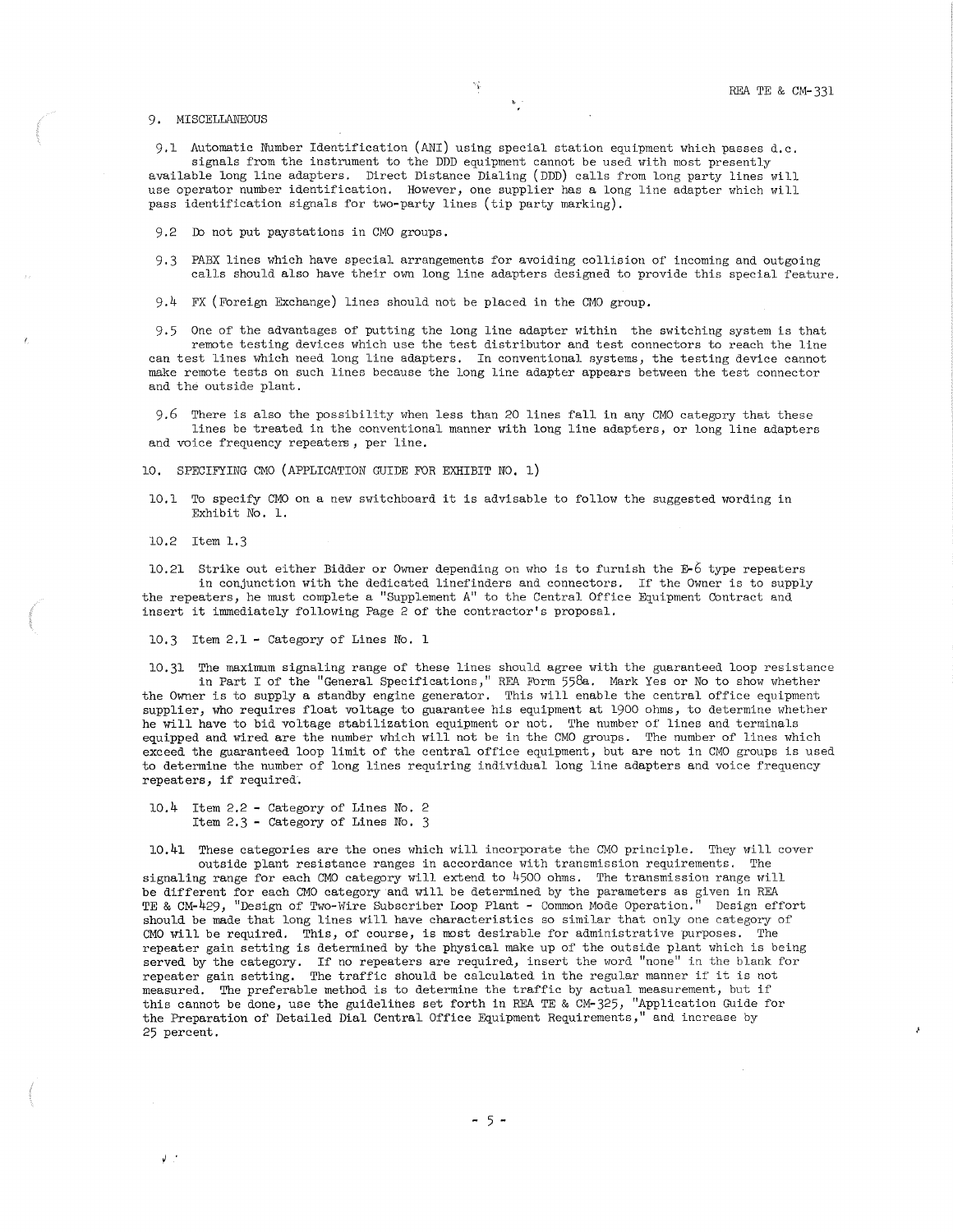$\tau$ J.

10.5 Item 2.4

10.51 This division of lines is for information only. It represents an overall review of the design and exposes any problems which may arise in the assignment of line groups into the various categories,

10.6 To specify GMO on an existing switchboard it is advisable to follow the same items as specifying a new switchboard. In Item 2.1 of Exhibit 1 the maximum range of the regular central office is to be determined by test of the actual equipment. See Addendum No. 2 of REA TE & CM-329, "Expansion of Existing Dial Central Office Switchboards," for test instructions.

10. 7 It must be kept in mind that if existing equipment is used for CMO groups and is not a 1500-ohm office, then the signaling range of the equipment cannot be beyond 3200 ohms with 48-volt booster battery.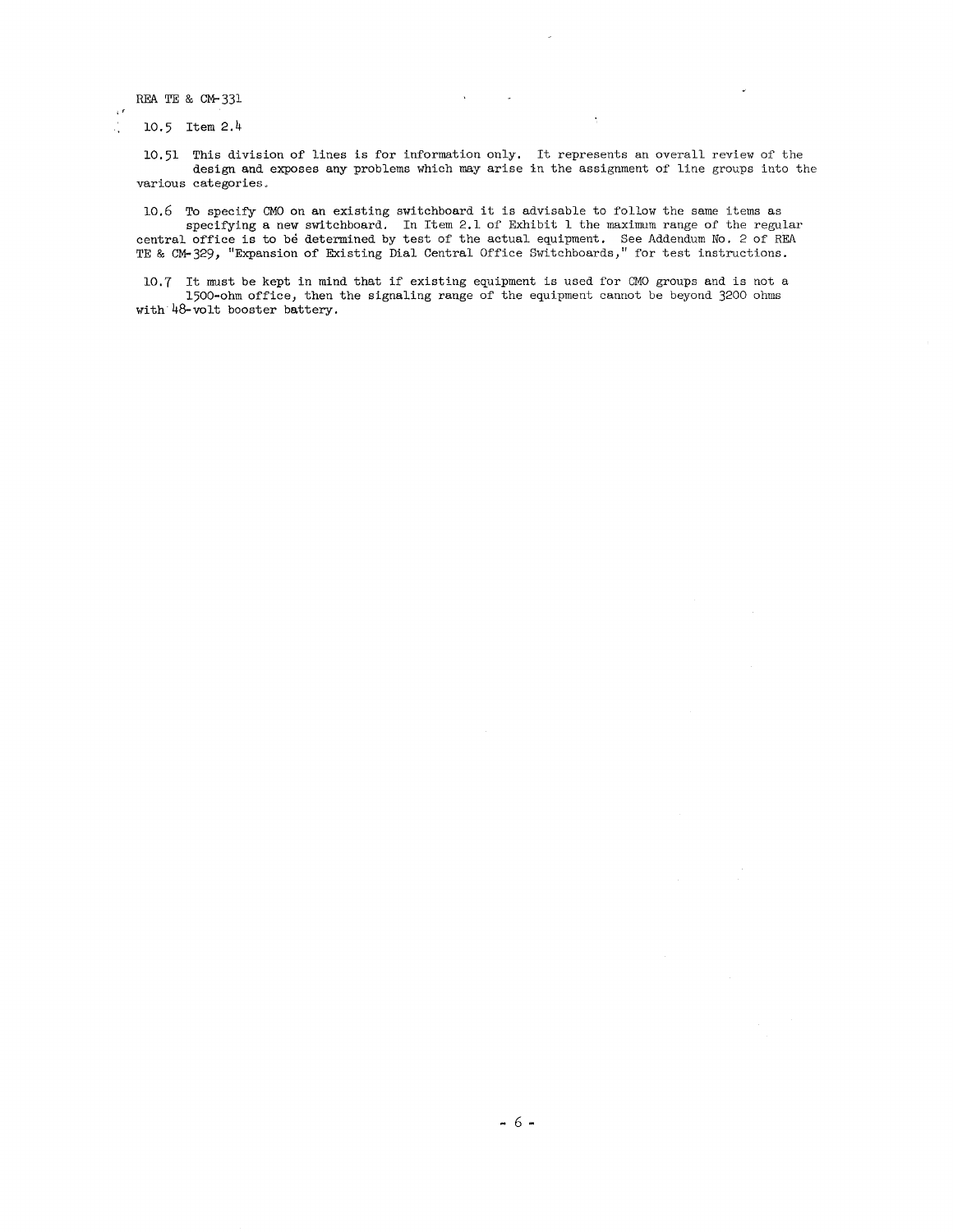#### EXHIBIT l

SUGGESTED WORDING FOR INSERTION OF COMMON MODE OPERATION IN "EXPLANATORY NOTES" OF THE CENTRAL OFFICE EQUIPMENT SPECIFICATION, REA FORM 558, PART III

l. The Bidder shall arrange hio equipment for Common Mode Operation. One or more linefinder groups and connector groups shall be arranged for operation beyond the regular loop range of the central office.

1,1 The Bidder shall furnish the necessary equipment and power supplies to supply booster power of 48 or 60 volts for the purpose of land-in, signaling, talking battery, and ring trip during silent and ring period. This voltage should be applied in series with the ground side of the battery feed coils.

1.2 The power supplies shall be solid state d.c. to d.c. converters operating from 48-volt battery, adequately filtered, and of sufficient size to handle the number of long lines in question. The power supplies shall be furnished with a spare unit. In the event of failure of a primary unit, the standby unit will automatically assume the load.

1.3 The (Bidder) (Owner) shall furnish E-6 type voice frequency repeaters to be used in conjunction with dedicated linefinders and connectors which require them. (If the Owner

elects to furnish the repeaters, a "Supplement A" to the Central Office Equipment Contract (REA Form 525) shall be completed in accordance with its terms and inserted following Page 2 of this Proposal). The Owner shall furnish any field mounted repeaters required.

For the purposes of determining the quantities of intraoffice traffic, the per line and the per terminal traffic specified in Part III, REA Form 558c, Item 11,02 and 11,03 shall apply to all nondedicated lines. The originating and terminating traffic of dedicated lines shall be shown with each CMO group. Also show on the switching diagram.

The Bidder shall supply the equipment designed and furnished so that all the customary central office features will be available to the dedicated long lines with the obvious exception that the long lines must be served by the dedicated groups.

1.6 Nothing in this specification may be construed to waive the self-protecting features in Part I of REA Form 558, Item 1.133.

2. Information for determining the number of categories and the number of line groups per category. All loop resistances include the telephone instrument.

2,1 Category of Lines No, l'

2,11 Regular Central Office Lines:

The maximum loop capability of the regular central office lines \_\_\_\_\_\_\_ ohms Standby engine generator unit will be provided by Owner . Yes we have  $\mathbb{N}$ 

Number of Lines: Equipped Wired

Number of Terminals: Equipped \_\_\_\_ Wired

2.2 Category of Lines No. 2 (Note 1)

2.21 Common Mode Operation:

Number of Linea: Equipped \_\_ Wired

Number of Terminals: Equipped \_\_ Wired

Maximum signaling range 4500 ohms

Resistance range intended for this category \_\_\_\_\_ to \_\_\_\_\_\_\_ ohms

Terminal voice frequency repeater gain setting \_\_\_\_\_\_\_\_ GUG (Note 2)

Originating Traffic \_\_\_\_\_\_\_\_\_ UC/L

Terminating Traffic uc/T

.. 7 -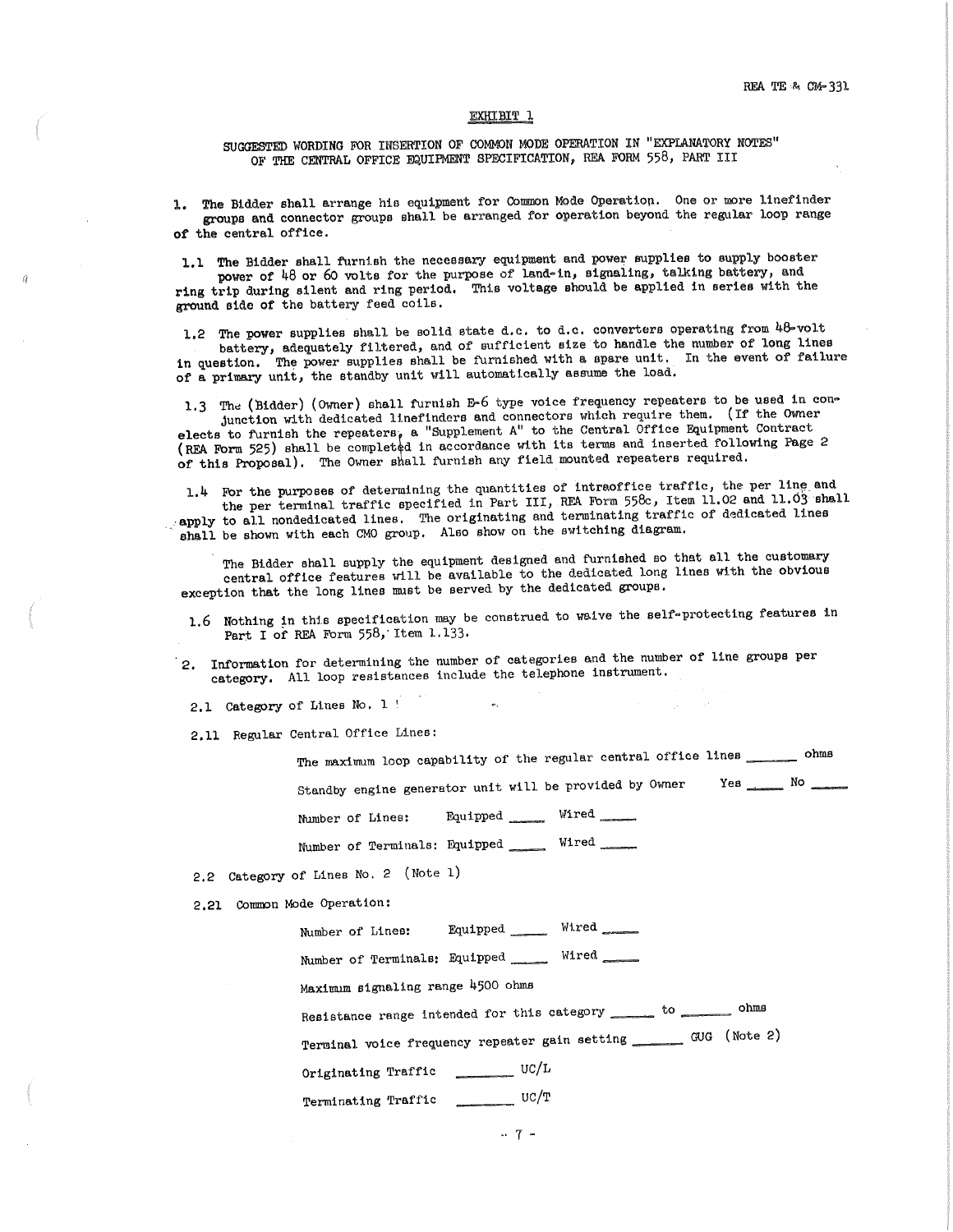$\lambda$ 

 $\sim$ 

 $\sim$ 

 $\sim$ 

2.3 Category of Lines No. 3 (Note 1)

2.31 Connnon Mode Operation:

| Number of Lines:                                            | Equipped | Wired |      |
|-------------------------------------------------------------|----------|-------|------|
| Number of Terminals:                                        | Equipped | Wired |      |
| Maximum signaling range 4500 ohms                           |          |       |      |
| Resistance range intended for this category to              |          |       | ohms |
| Terminal voice frequency repeater gain setting GUG (Note 2) |          |       |      |
| Originating Traffic ________ UC/L                           |          |       |      |
| Terminating Traffic                                         | UC/T     |       |      |

2.4 The lines which are to be served by the central office equipment are divided in resistance range as follows:

| Number of Lines |  |                    | $0 - 1200$ ohms |  |
|-----------------|--|--------------------|-----------------|--|
| Number of Lines |  | 1201 - 1500 ohms   |                 |  |
| Number of Lines |  | 1501 - 1700 ohms   |                 |  |
| Number of Lines |  | 1701 - 1900 ohms   |                 |  |
| Number of Lines |  | 1901 - 2200 ohms   |                 |  |
| Number of Lines |  | 2201 - 3200 ohms   |                 |  |
| Number of Lines |  | $3201 - 3400$ ohms |                 |  |
| Number of Lines |  | $3401 - 4200$ ohms |                 |  |
| Number of Lines |  | $4201 - 4500$ ohms |                 |  |

- Note 1: When a CMO category consists of more than one group of lines, the lines shall be equally divided among the groups,
- Note 2: Repeater gain setting for various resistances of outside plant and various types of outside Repeater gain setting for various resistances of outside plant and various types of outside plant **are** to be found in REA TE & CM-429, "Design of Two-Wire. Subscriber Loop Plant - Common Mode Operation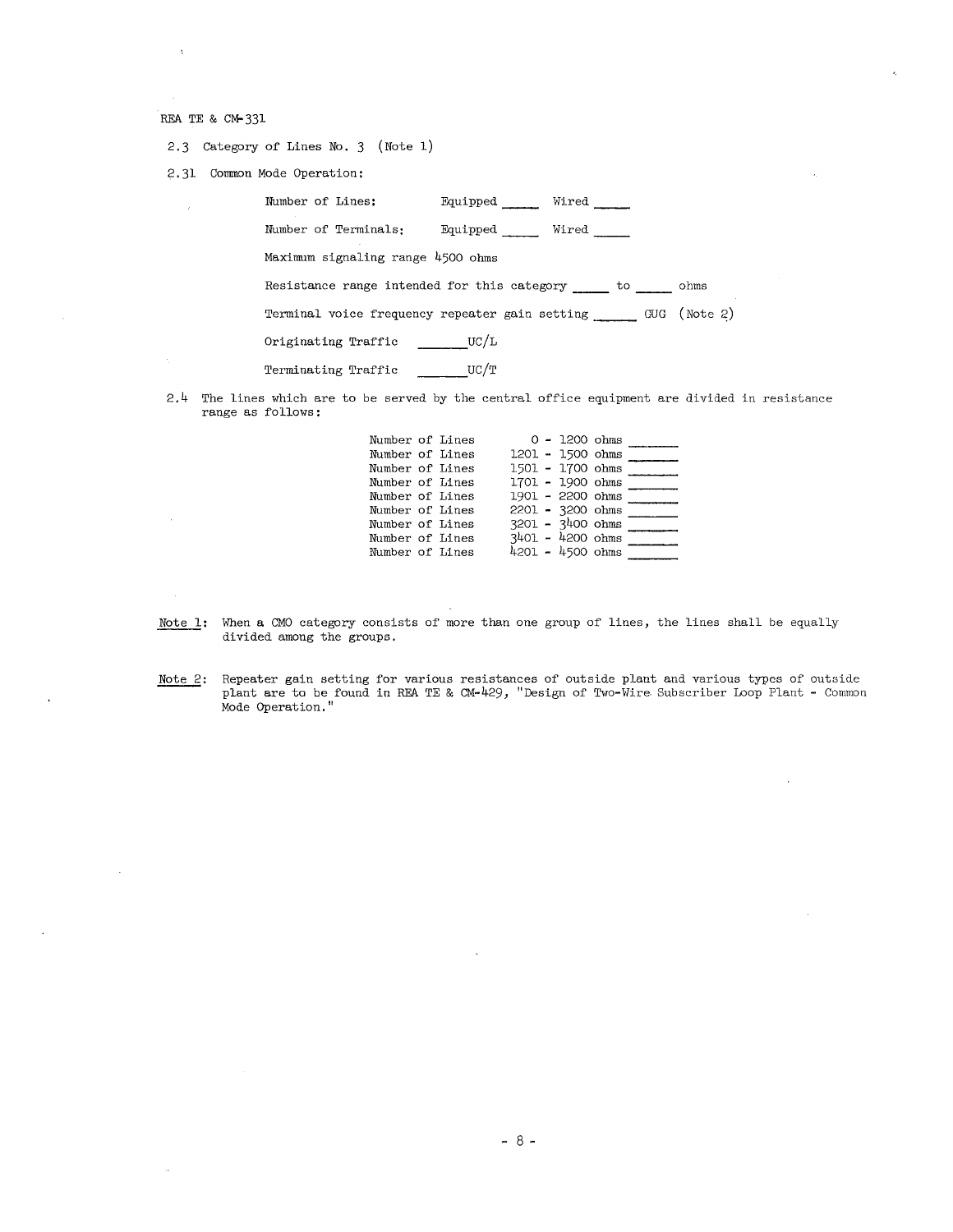

 $\sim$ 

 $\mathcal{Q}_{\text{lin}}^{\text{in}}$ 

FIGURE I BASIC POWER SUPPLY CIRCUITRY

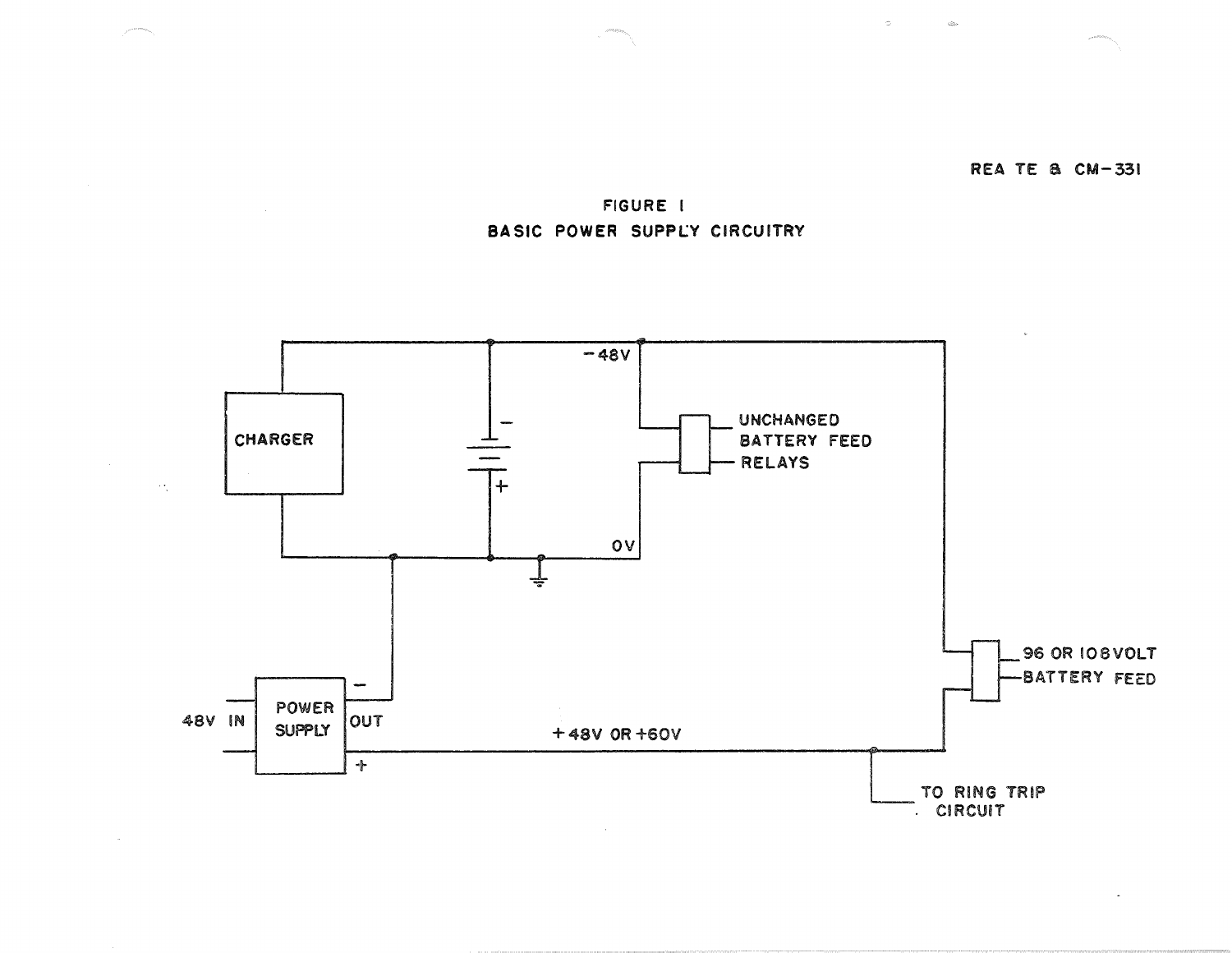$\mathcal{L}^{\text{max}}(\mathcal{A})$  . The  $\mathcal{L}^{\text{max}}$ 

 $\mathcal{L}_\mathrm{c}$ 

 $\sim$ 

FIGURE 2 MODIFICATION OF LINE RELAY

 $\hat{\mathcal{L}}$ 



 $\sim 10$ 

 $\sim 100$  km s  $^{-1}$  .

 $\omega = 1$  .

 $\sim 10^{-1}$  km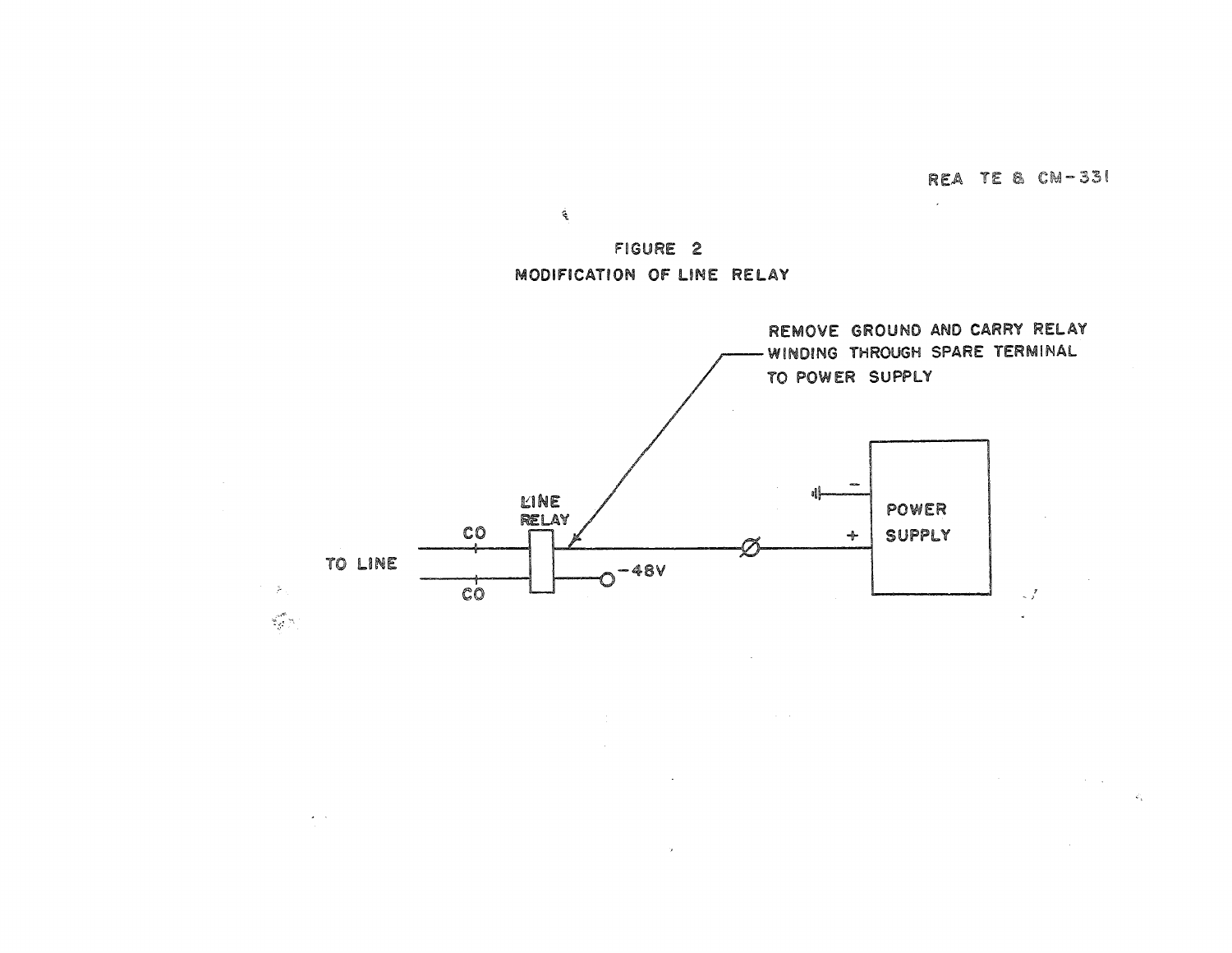# FIGURE 3 REA TE & CM-331

 $\mathcal{Z}^{\mathcal{G}}$ 

INSERTION OF REPEATER AND LLA BETWEEN LINEFINDER AND SELECTOR AND MODIFICATION OF LLA

المحررة



 $\mathcal{F}=\mathcal{F}$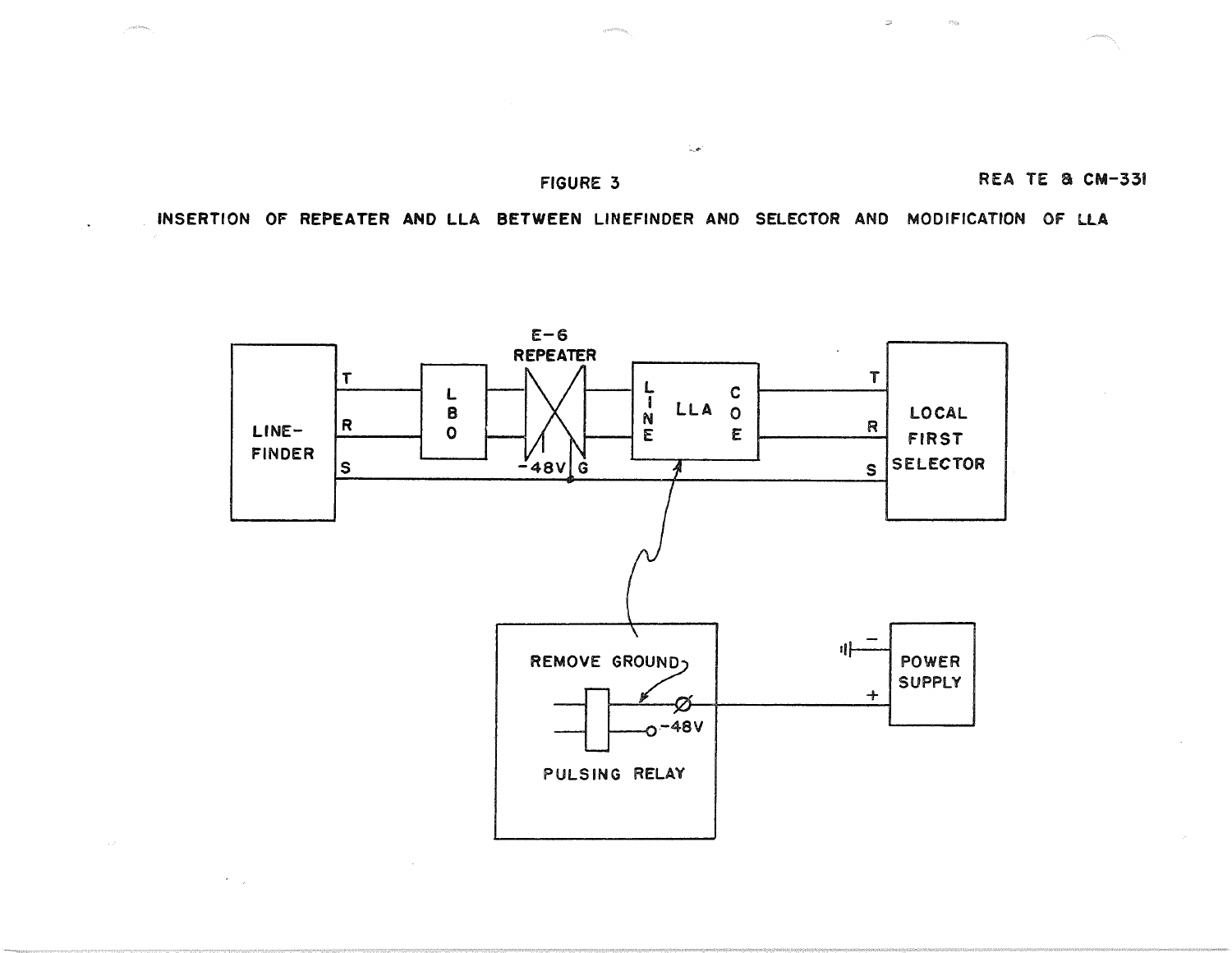## FIGURE 4

REA TE & CM-331